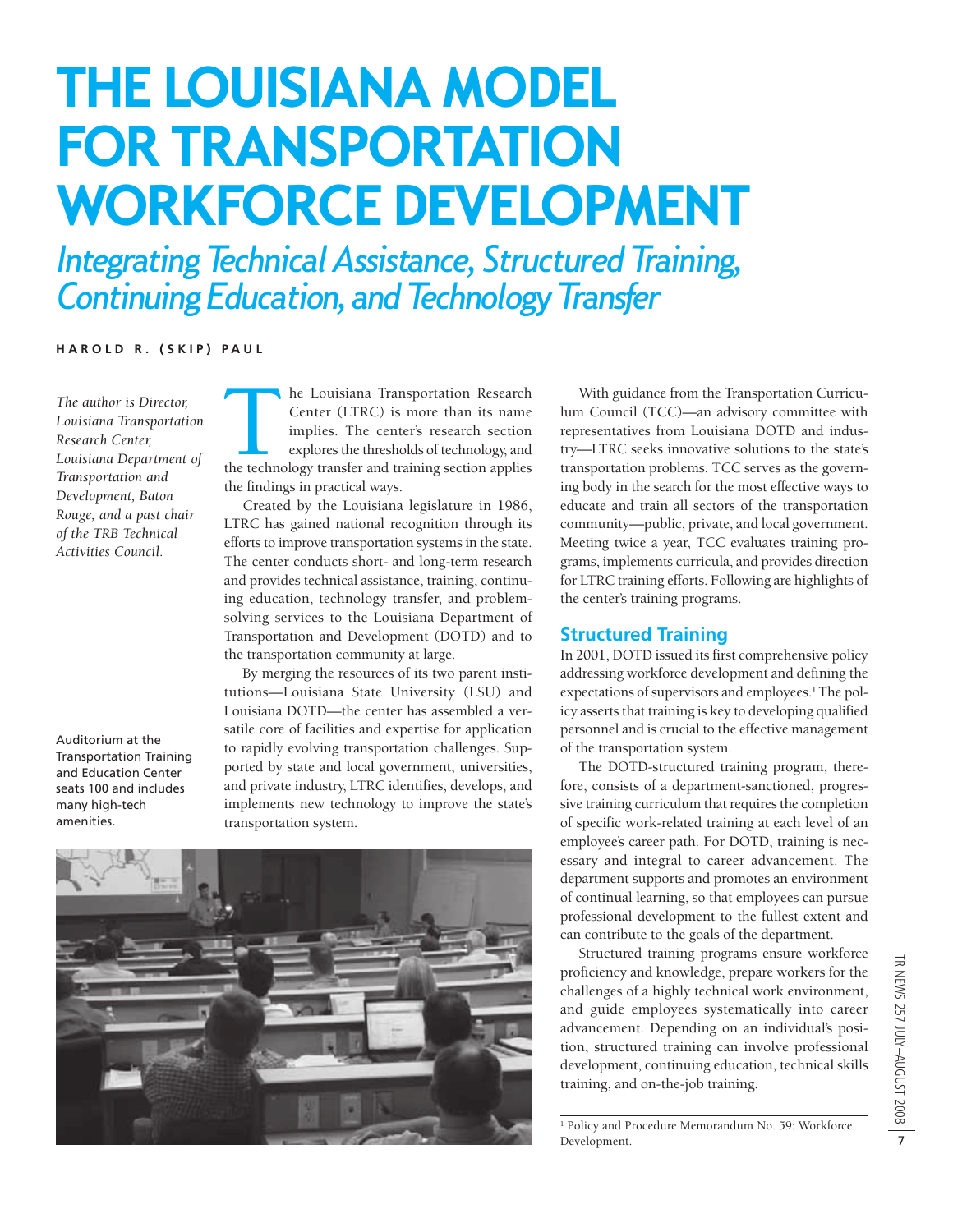

(*Left:*) A Louisiana DOTD training session on operation of an automated profiler to evaluate pavement smoothness. The DOTD emphasizes structured, progressive training and continual learning at all career levels.

(*Right:*) Maintenance training courses promote safe and efficient operation of equipment.

LTRC oversees three main areas in the structured training program: construction and materials, maintenance, and management development.

### *Construction and Materials*

The construction and materials training program provides comprehensive, up-to-date training and evaluation for professional engineers, engineering technicians, and transportation industry contractors and materials producers. LTRC monitors changes in departmental specifications, test procedures, quality assurance operations, new technology, and federal regulations affecting the program. Training professionals then develop, revise, or acquire training materials accordingly.

LTRC has been involved in a nationwide effort to develop a standard quality control–quality assurance training program for state highway departments. The construction and materials training program manages the inspector–technician certification program for DOTD and the Louisiana transportation industry by coordinating the testing, authorization, and certification of inspectors and technicians statewide in each area of construction activity.

#### *Maintenance*

The maintenance training unit develops job-specific courses on the functions, processes, and safe handling of each piece of equipment operated by maintenance field personnel. Maintenance training courses promote safe practices and the attitudes needed for optimal job performance.

LTRC training specialists redesign older courses to incorporate updates in state and federal regulations, as well as in department policy, procedures, and specifications. The maintenance training unit also offers testing services for the International Municipal Signal Association to certify DOTD and Louisiana city or parish employees.



#### *Management Development*

The management development training unit oversees several supervisory and career development training programs for management-level employees from all areas of the agency. The unit organizes DOTD's participation in the Governor's Office of Comprehensive Public Training Programs for supervisory and nonsupervisory employees.

The program also plays a key role in the state's participation in the National Partnership for Highway Quality, the only national program that brings public highway agencies and private industry together to advance highway quality, safety, and service. The DOTD Chief Engineer and the FHWA Division Administrator cochair the Louisiana Partnership for Highway Quality. LTRC coordinates Louisiana's training and education subcommittee of the partnership through TCC.



A management training session at LTRC.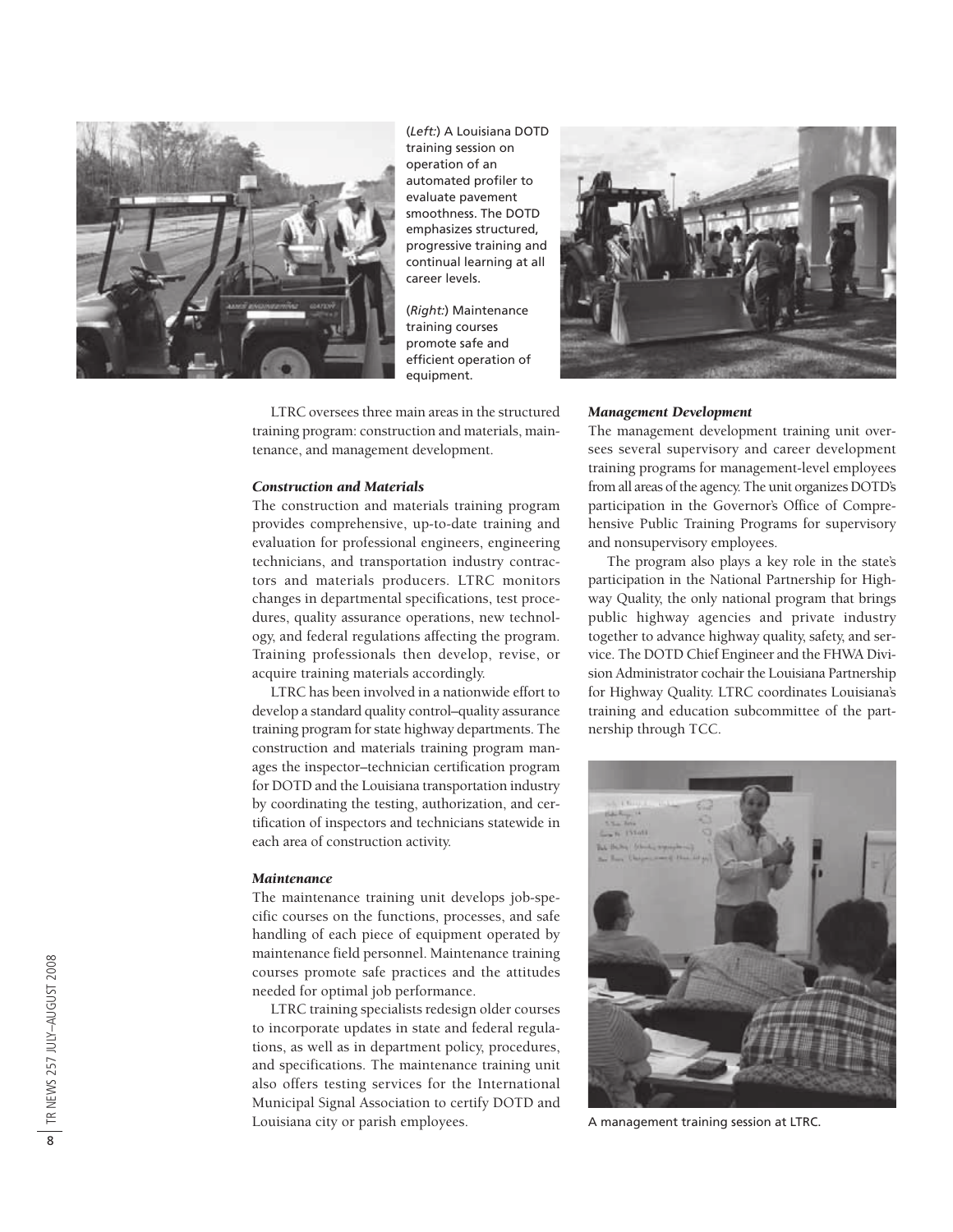In managing these programs, LTRC regularly solicits input to determine what training is needed, and the DOTD administration periodically reviews all programs to ensure that all sections and divisions are served equitably. LTRC facilitated the first formal review of the workforce development policy in 2006, convening meetings around the state to gather feedback from administrators at all levels. The findings were presented to the DOTD Secretary, executive committee, and district administrative officials before revisions were implemented in early 2007.

# **State-of-the-Art Learning Environment**

In August 2004, construction crews broke ground on the Transportation Training and Education Center (TTEC), a progressive partnering effort between the public sector and private industry. Adjacent to LTRC's main facility on the LSU campus, TTEC provides a stimulating learning environment to assist and enable workforce development. The 14,000 square-foot center offers a variety of learning spaces: a 100-seat auditorium, a computer laboratory, a library, an executive conference room, and two classrooms that can be configured for lectures or group learning. A state-of-the-art audiovisual system provides mixed media delivery in each classroom, the auditorium, and the conference room. The facility is equipped to send and receive web-based transmissions for distance learning, e-learning, and teleconferencing.

The center began hosting classes in January 2006 and has expanded with computer workshops, computer-aided design and drafting courses, geographic information system workshops, American Traffic Safety Services Association classes, and more. TTEC has enabled LTRC to reduce its contracts for external training space by half.

# **Center Goals**

TTEC seeks to accomplish the following goals:

◆ Create and provide pedagogically sound training;

◆ Transition classes to distance learning, as appropriate;

◆ Incorporate instructional design concepts to update and modernize courses;

◆ Provide content-rich classes to district, municipal, and industry participants through onsite instruction, videoconferencing, live web-based seminars, and stored web-based content;

◆ Maximize the use of instructional resources such as National Highway Institute (NHI) courses, computer-based training, structured training pro-



grams, contract training, individual conferences and seminars, major conferences, and miniconferences; and

◆ Build a digital transportation library with national and regional connections for technology exchange and research enhancement.

NHI courses are among the most popular offerings. TTEC has increased the number of NHI courses offered by 50 percent and has signed a memorandum of understanding to serve as a regional NHI center one of only two in the country.

The TTEC librarian assists a researcher in finding a journal paper. A digital transportation library is in the works.

A training session in the TTEC computer laboratory; the facility is equipped for distance learning, tele conferencing, and e-learning.

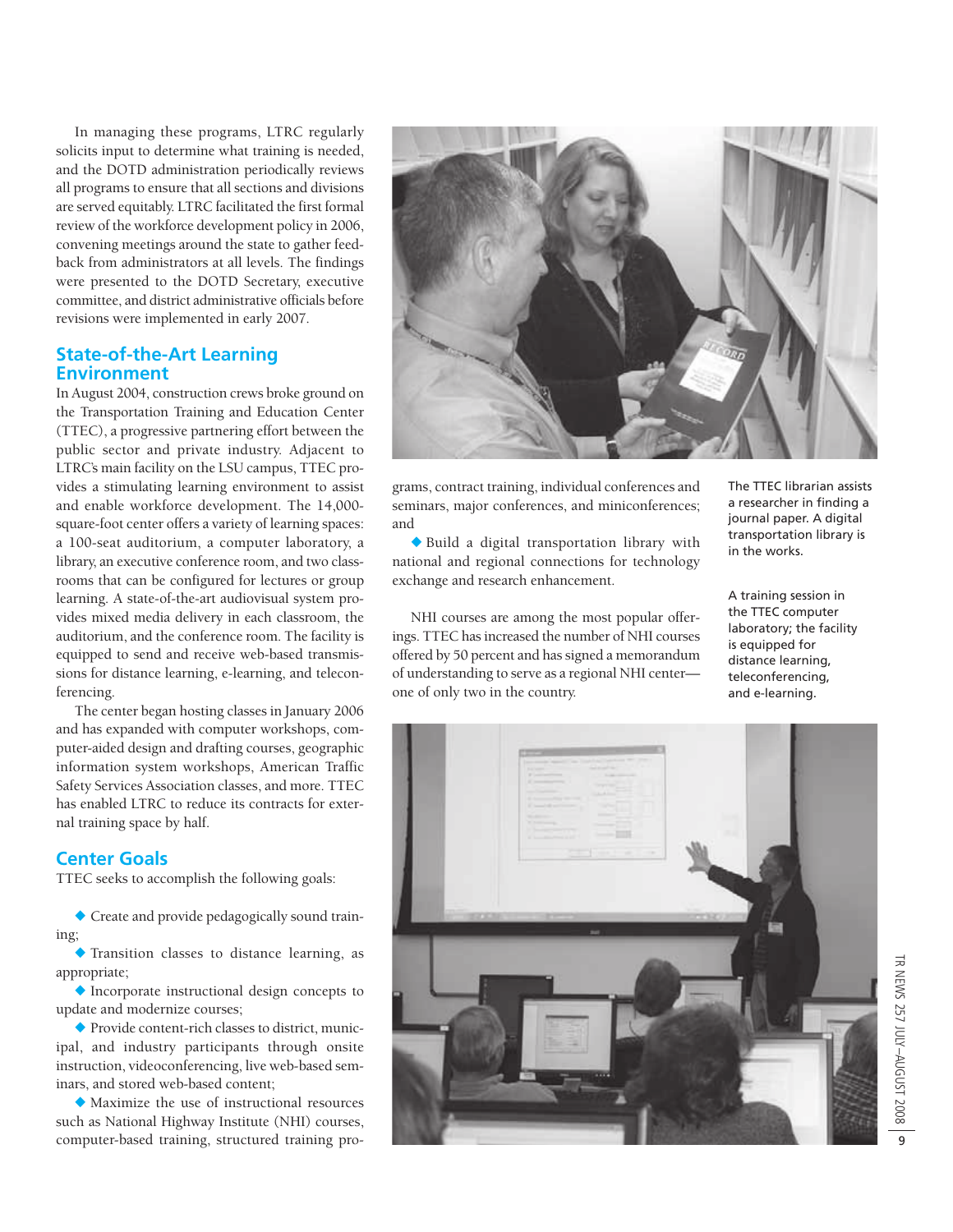

A Local Road Safety Program class performs a site audit.

The Louisiana Local Technical Assistance Program conducts a workshop for local agency road maintenance managers and personnel as part of the Roads Scholar program.

## **Local Community Outreach**

The Louisiana Local Technical Assistance Program (LTAP) is one of 58 providing services to local transportation communities in each state, Puerto Rico, and the Native American tribal areas. Each center operates independently to develop and implement programs that meet the needs of local transportation agencies; all foster a safe, efficient, and environmentally sound surface transportation system by improving the skills and knowledge of the transportation workforce. LTAP has four national focus areas: infrastructure maintenance, safety, workforce development, and value delivery.

Louisiana LTAP provides an array of services geared to the local agencies and to personnel charged with managing and maintaining local roads and transportation systems. Training classes and work-



shops have been the program's primary services, with classes at eight locations under the Roads Scholar program. Special-topic classes and onsite, ondemand workshops also are offered. More than 3,000 participants have attended approximately 18,000 hours of technical and safety training each year. LTAP also provides technical assistance, publishes a quarterly newsletter, and maintains a library of publications and videos.

The Safe, Accountable, Flexible, Efficient Transportation Equity Act: A Legacy for Users provided LTAP with opportunities to bring road safety assistance to the local community. Working with DOTD's Office of Highway Safety, LTAP coordinated implementation of the Louisiana Local Road Safety Program (LRSP). In 2006, its first year, LRSP offered basic road safety training classes, technical assistance, statewide informational meetings, and funding through DOTD for local road safety improvement projects.

Local agencies identified low-cost improvement projects and submitted applications through LTAP. Applications were received for 54 projects; 41 were eligible for funding, including installation of improved signage and pavement markings, traffic studies, line-of-sight improvements, warning signs, crash data collection and management systems, sidewalk construction, and new guardrail installation. LRSP continues to provide training and technical assistance free of charge.

## **Training Events**

Every two years, DOTD's Louisiana Transportation Engineering Conference convenes representatives from all sectors of the transportation community nationwide to learn about the latest technologies and to share best practices. Held in Baton Rouge, the conference is a premier opportunity for technology transfer by LTRC, which plans, coordinates, and manages the event. The most recent conference, in February 2007, attracted nearly 1,600 attendees and featured 72 technical sessions, how-to clinics, and many alternative sessions covering management and workplace issues. Conference attendees earn 16 professional development hours, including the biennially required hour in professional ethics. The next conference is scheduled for February 2009.<sup>2</sup>

Building on the popularity and success of the Transportation Engineering Conference, LTRC identified a need for more frequent, focused conferences at smaller venues throughout the state. In 2004, the center initiated a forum to demonstrate new *(continued on page 12)*

<sup>2</sup> www.ltrc.lsu.edu/tec\_07.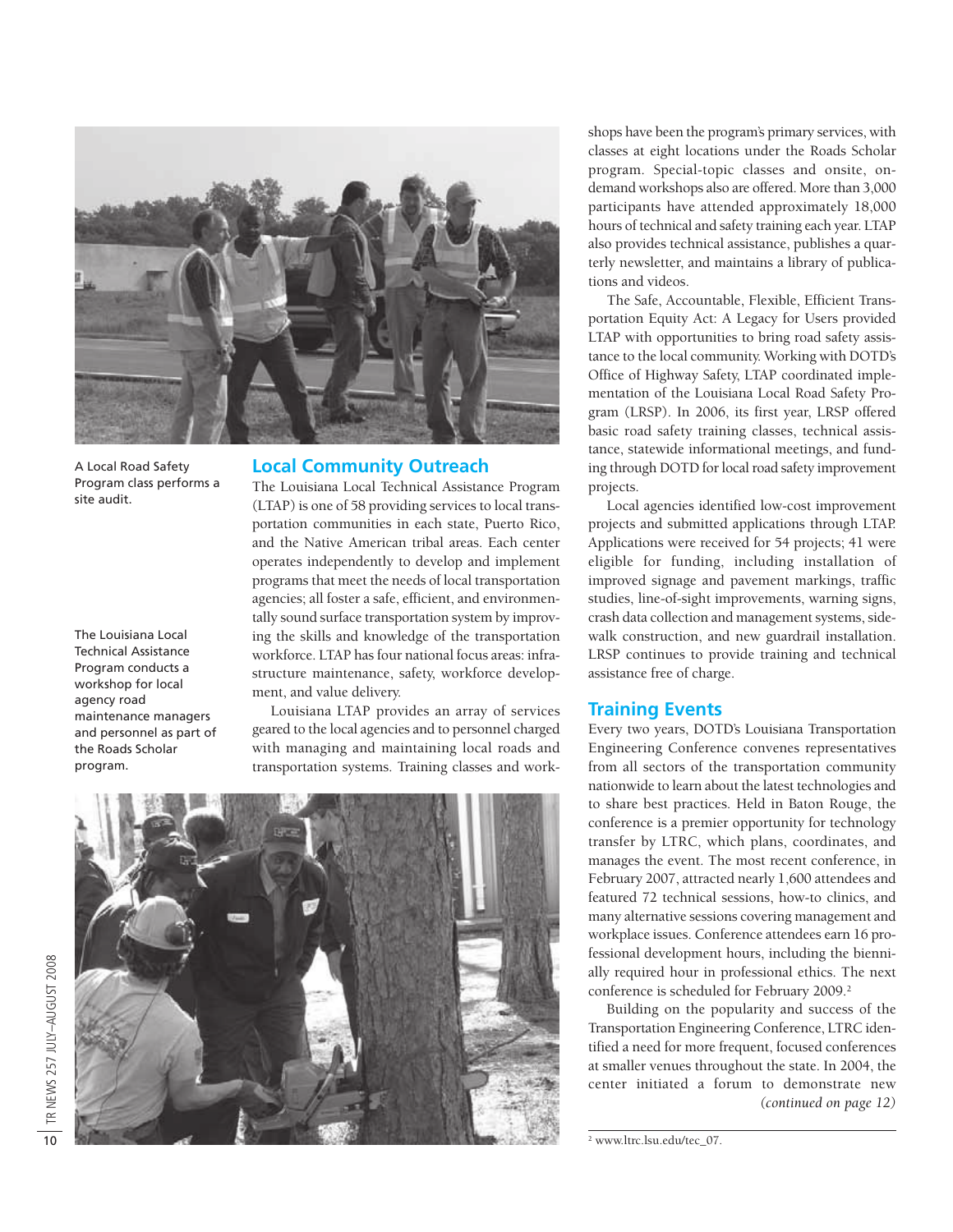# **Freight Academy Targets Transportation Professionals**

## KAREN RYAN TOBIA

**The I-95 Corridor Coalition, through its Intermodal Pro-**<br>gram Track Committee, is sponsoring a Freight Academy to train public-sector transportation professionals whose work in planning, operations, or management has an impact on decisions, investments, and interactions related to the movement of goods. Designed as an immersion program, the first Freight Academy will be held October 26 through October 31, 2008, at the Center for Advanced Infrastructure and Transportation, Rutgers University, New Brunswick, New Jersey. Instructors will represent both the public and private sectors, and the curriculum will be structured so that the Freight Academy can be held in any state of the I-95 Corridor Coalition region.

The Intermodal Program Track Committee proposed the project after considering such trends as the large increases in freight movements and the dynamic changes in the goods movement industry, as well as the need to understand freight as an integral part of the transportation system and the need

to integrate freight facilities and operations with community goals. These trends and needs, combined with the expected retirements of many experienced members of transportation agencies in the next 5 to 10 years, prompted the proposal to develop the Freight Academy.

The week-long program will allow approximately 30 participants to learn from industry experts, understand issues involving goods movement, and visit port, rail, aviation, trucking and distribution center sites to see firsthand what is involved in multimodal freight movements. Participants then will apply

what they have learned by working on capstone projects addressing real-world transportation issues suggested by I-95 Corridor Coalition members.



*Freight Academy participants will examine training vehicles like this, used by New England Motor Freight.*



*Maher Terminals in Elizabeth, New Jersey, the largest container terminal operator in the Port of New York and New Jersey, offers Freight Academy participants firsthand case studies.*



*A field trip will include warehouse facilities and equipment, like these operated by Distribution Solutions, Inc., Secaucus, New Jersey.*

The Freight Academy is open to participants from throughout the United States. The cost of the program is approximately \$3,500 per person and includes lodging and meals. The Coalition is offering a limited number of scholarships to applicants from member organizations.

The I-95 Corridor Coalition is an alliance of transportation agencies, toll authorities, and related organizations from Maine to Florida, with affiliated members in Canada. The Coalition encompasses all modes of travel and focuses on the efficient transfer of peo-

ple and goods between modes in and throughout member states. It also provides a forum for decision makers and policy makers to address transportation management and operations issues of common interest and to work together to improve transportation system performance. Recent Coalition projects have involved regional passenger and freight movement analysis, long-distance trip planning on public transportation modes, port access, and international border-crossing security.

For additional information about the Freight Academy, visit www.freightacademy.org.

*The author is Manager, Technology Planning, in the Port Commerce Department of the Port Authority of New York and New Jersey, and serves as cochair of the I-95 Corridor Coalition's Intermodal Program Track Committee.*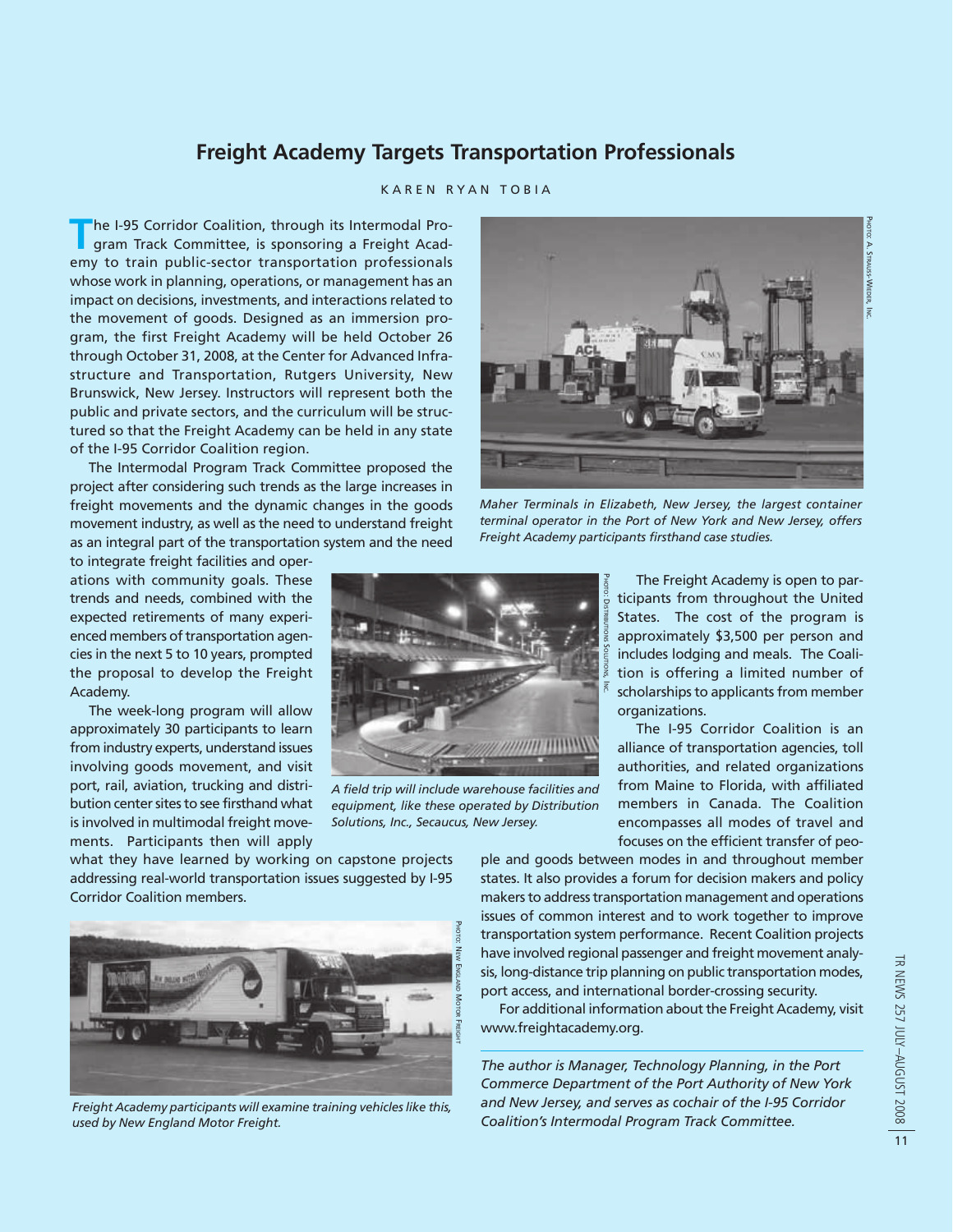

New engineers undergo extensive orientation and training in the Engineering Resource Development Program.

 technologies, implement and publicize its research, discuss and resolve problems, import best practices, and partner with the transportation community.

LTRC now sponsors one to two seminars each year on a variety of technical topics, including pavement performance, asphalt technology, concrete, and bridge structures. By involving industry partners in planning the conferences, LTRC seeks to attract contractors, consultants, suppliers, and local government staff in addition to DOTD personnel.

## **Next Generation of Professionals**

The Engineering Resource Development Program (ERDP) introduces new engineers to DOTD employment. In 17 years, 137 participants have completed the training program; of these graduates, 55 are current DOTD employees.

ERDP consists of a 30-week rotation, with an optional extension of two to six weeks. After an orientation at LTRC, the new hires spend one to three weeks in 19 different sections. Individual tracks can

# **Rehiring Retirees**

# *Minnesota's Postretirement Option*

**O**n July 1, 2005, the Minnesota Legislature established the postretirement option (PRO) for employees at state agencies. The PRO encourages employees with critical skills to delay full retirement and to remain in state employment on a temporary, part-time basis. The measure provides a way for state agencies to retain the critical skills and organizational knowledge of potential retirees and to gain flexibility in addressing the anticipated skills shortages as increasing numbers of employees become eligible to retire in the next 5 to 10 years.

The law allows employees who have retired since July l, 2005, to return to state employment for an initial period of up to one year. PRO employment may be renewed, but cannot exceed a total of five years. For the Minnesota Department of Transportation, which has the most PRO employees among state agencies, the measure has expanded alternatives for addressing skills development, knowledge transfer, training, mentoring, transition, skills shortages, and changing demographics.

Following are summary highlights of the legislation, including recent revisions:

◆ Each state agency determines whether to offer postretirement employment and whether to agree to it for a particular employee.

◆ The employee must have been regularly scheduled to work at least 1,044 hours per year in a position covered by the Minnesota State Retirement System (MSRS) during the preceding 5 years; qualify for an unreduced annuity; be retired from state service; and have taken steps to commence an annuity.

◆ A PRO agreement must be in place for no more than one year and must not exceed 1,044 hours per year. The agreement may be with the same or a different agency, in the same or a different job class.

◆ The employee may collect a state retirement annuity, which may not be reduced or enhanced because of earnings in the postretirement position. Neither the agency nor the employee can make retirement contributions on earnings from the PRO position, and the employee earns no additional state retirement service credit.

◆ PRO employees may qualify for a contribution to either the state's employee group insurance plan or to the MSRSadministered health care savings plan. Early incentive retirees who already receive an employer contribution do not qualify.

◆ The agency may choose to end the PRO arrangement or to renew it, as is or with changes. Each renewal may be for up to one year, but total employment under the program cannot exceed five years.

◆ Eligible employees under age 62 must wait 30 days after termination of service before receiving an offer for PRO employment, and must wait 30 days after termination of a PRO position before receiving an offer of a renewal.

For additional information about the program at Minnesota DOT, www.newsline.dot.state.mn. us/archive/08/jul/2.html.